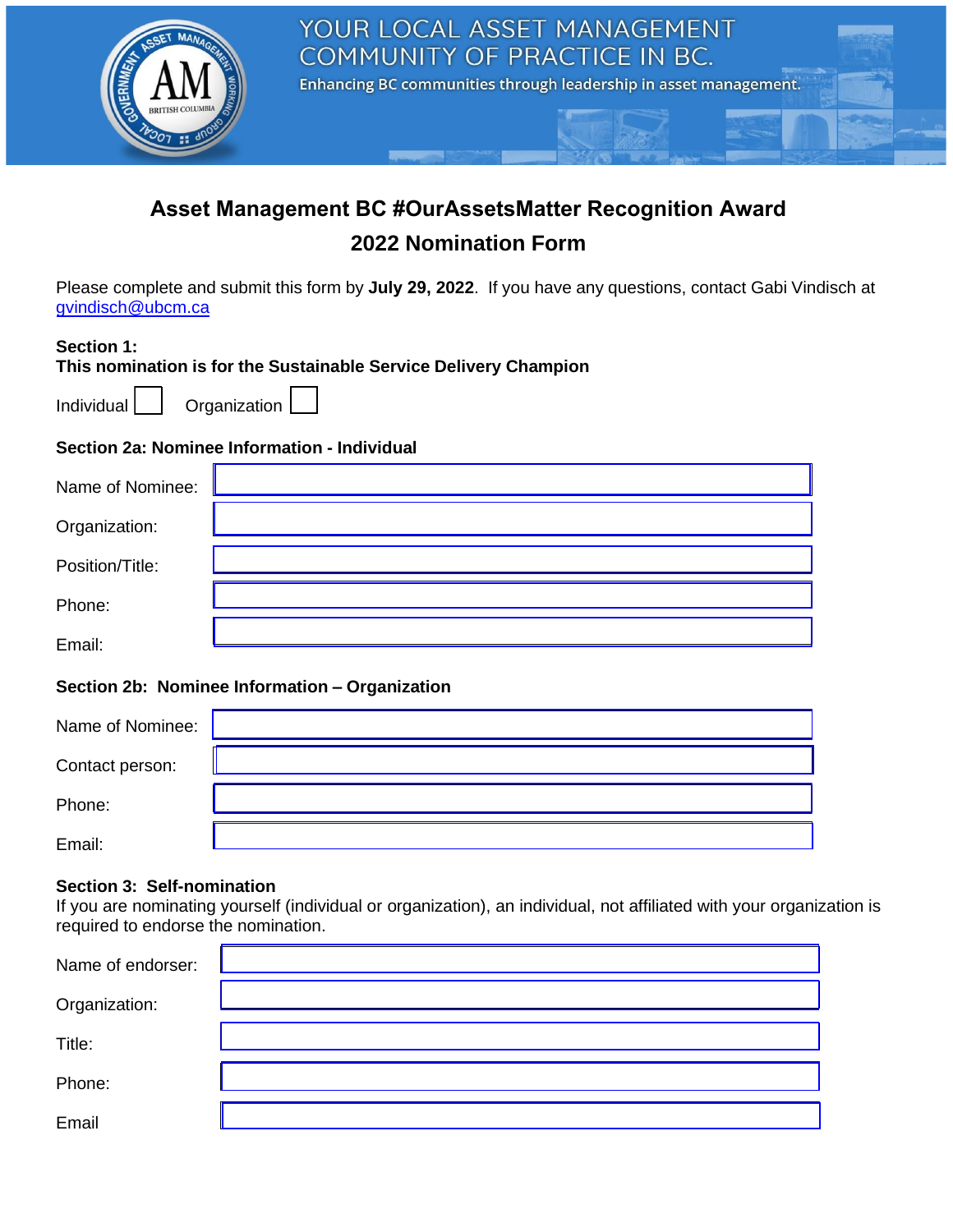

### **Section 4: Nominator Information**

| Name of Nominator: [ |  |
|----------------------|--|
| Organization:        |  |
| Position/Title:      |  |
| Phone:               |  |
| Email:               |  |

#### **Section 5: Selection Criteria**

Please describe how the Nominee meets the following;

• Leadership: the extent to which the nominee has acted as a local, regional, and/or provincial leader in the development or implementation of asset management. (250 words)



• Innovation and promising practices: the degree to which the nominee has demonstrated creativity and innovation in advancing asset management practices within their respective organization and greater community of practice in BC. (250 words)